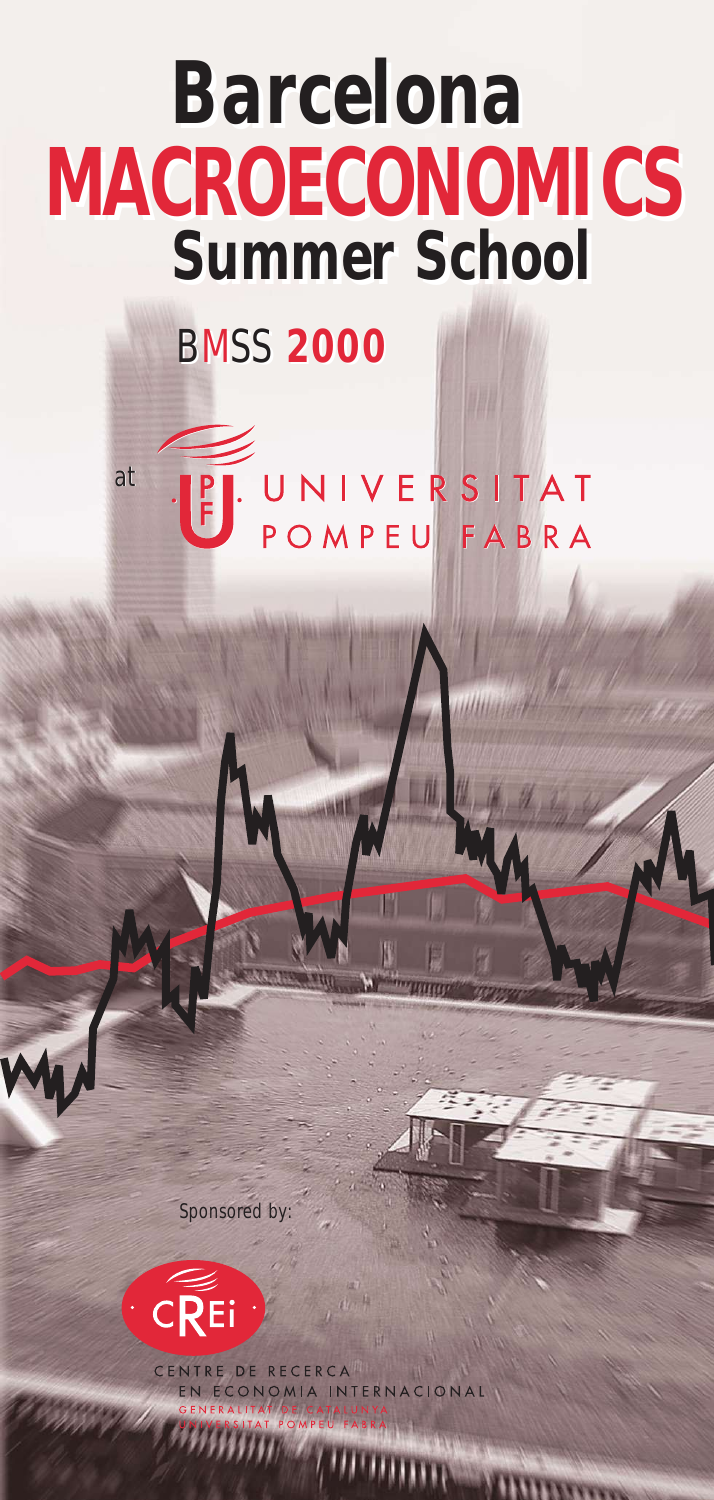## **INTRODUCTION**

The second edition of the Barcelona Macroeconomics Summer School (BMSS), will be held at Universitat Pompeu Fabra (UPF) during the period June 19-30, 2000. It will offer a variety of courses taught by recognized experts in their fields. The courses will provide an overview of the recent developments in different areas of macroeconomics, including growth, political economy, monetary policy, macroeconometrics and solution methods. Both the content and the level of the courses is aimed at graduate students specializing in macroeconomics, as well as faculty members or economic researchers willing to brush up their knowledge of the field and expose themselves to the latest advances in academic research. During the courses, the BMSS faculty will be available to participants for discussion of participants' research ideas and projects.

BMSS 2000 will take place at the new campus of Universitat Pompeu Fabra, located in downtown Barcelona, at walking distance to the beach. Needless to say, participants will find in Barcelona cultural, music and sports events to suit every taste and pocket.

BMSS 2000 is organized by the Center for Research in International Economics (CREI), a research center sponsored by Universitat Pompeu Fabra and the Generalitat de Catalunya. It is located at the campus of UPF in Barcelona.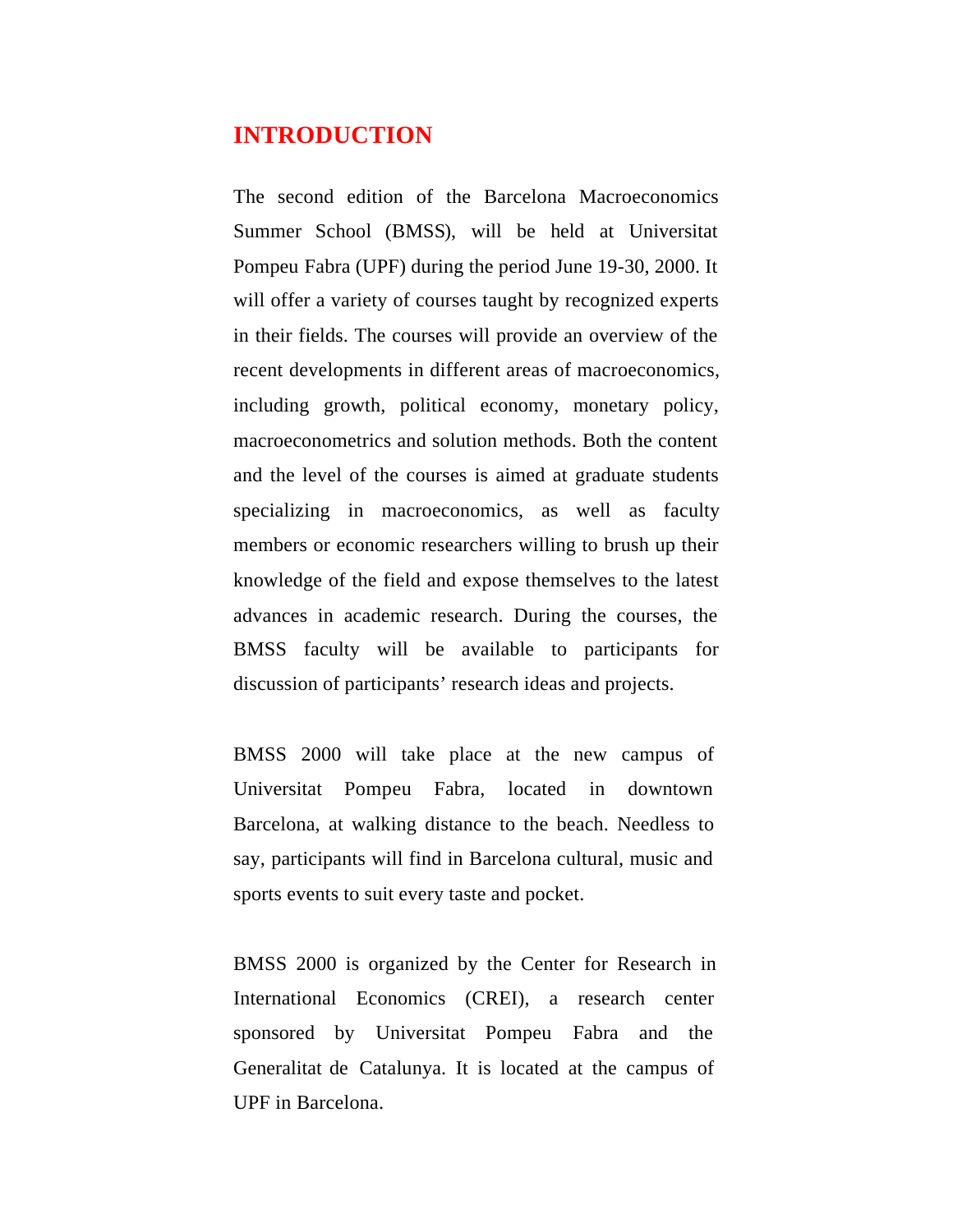## **COURSES**

*Detailed information about the courses will be posted at www.econ.upf.es/crei*

Title: **Political Economy** Instructor: Gilles Saint-Paul Selected Topics :

- Redistributive conflicts among income groups and consequences for growth
- $\blacksquare$  The political economy of social security systems
- $\blacksquare$  The impact of political constitutions on fiscal performance
- Models of representative democracy and lobbying

Dates: June 19-23 Time: 9:00-11:00 (10 hours)

## Title**: Recent Developments in the Theory and Empirics of Growth (2 units)**

Instructors: Antonio Ciccone and Xavier Sala-i-Martin

Selected Topics :

- **•** Neoclassical Growth Theory: Background Theory and the Convergence Debate
- Rew Models of Endogenous Growth and Technological Change: Theory and Evidence
- **•** Determinants of Economic Growth with Endogenous Policy and Institutions
- The Recent Growth Accounting Controversy
- Economic History of the World: Models of Industrial Revolutions
- Empirical Determinants of Economic Growth, Robustness and Millions of Regressions
- ß The World Income Distribution
- **KRITA Miracles, Disasters and New Theories of Development**

Dates: June 19-23 Time: 11:30-13:30 and 15:00-17:00 (total: 20 hours)

#### Title: **New Perspectives on Monetary Policy** Instructor: Jordi Galí

Selected Topics:

- **•** Optimal Monetary Policy in the Presence of Nominal Rigidities
- The Gains from Commitment Revisited
- **Inflation Dynamics**
- **KED Monetary Policy Rules: Evidence and Macroeconomic Implications**

**Dates:** June 26-30 Time: 9:00-11:00 (total: 10 hours)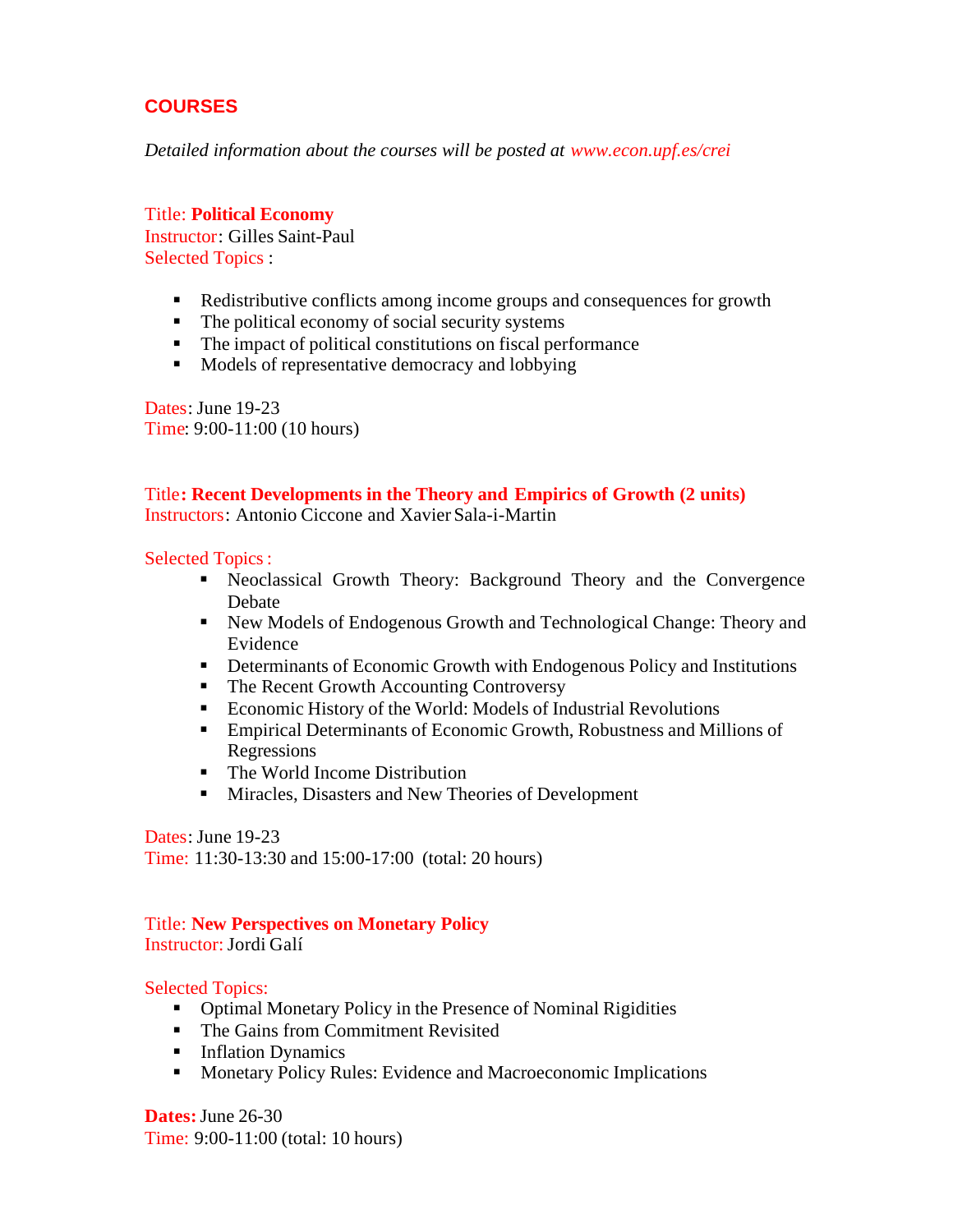#### Title: **Methods for Applied Macroeconomics**

Instructor: Fabio Canova

#### Selected Topics:

- Structural VARs
- Bayesian VARs
- ß GMM
- **EXEC** Calibration, Simulation, and Model Evaluation Techniques

Dates: June 26-30 Time: 11:30-13:30 (total: 10 hours)

### Title: **Solution Methods for Nonlinear Stochastic Dynamic Models** Instructor: Albert Marcet

### Selected Topics :

- **Introduction to Nonlinear Stochastic Dynamic Models.**
- **Some Solution Methods based on First Order Conditions: Minimum** Weighted Residuals and Parameterized Expectations.
- **•** Application to examples: simple growth model, heterogeneous agents and incomplete markets, distorting taxation, participation constraints.

Dates: June 26-30 Time: 15:00-17:00 (total: 10 hours)

## **PRICES**

10 hours: 300 Euros 20 hours: 550 Euros 30 hours: 800 Euros 40 hours: 950 Euros 50 hours or more: 1100 Euros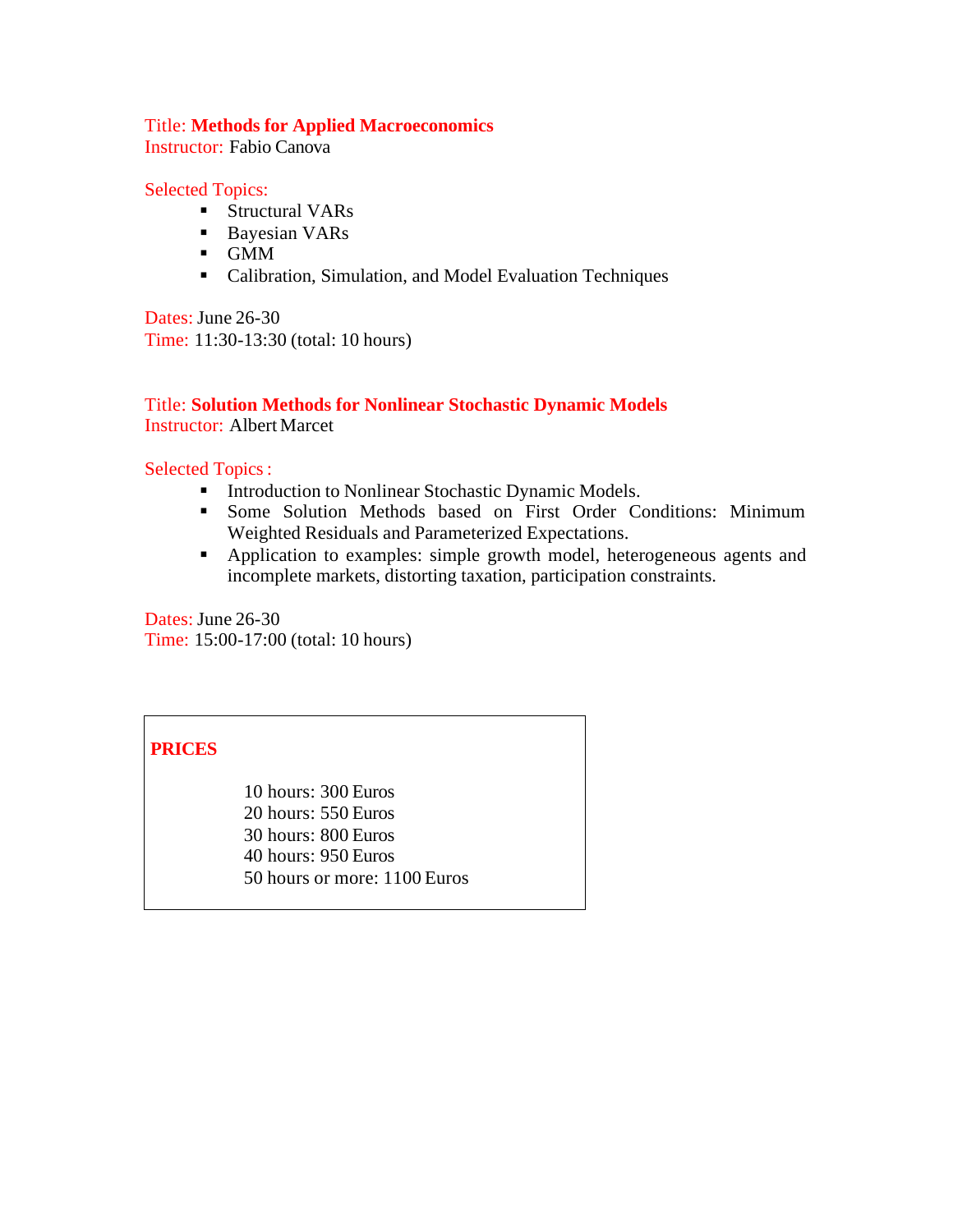## **BIOGRAPHICAL SKETCHES**

Fabio Canova earned his Ph.D. in Economics at the University of Minnesota in 1989.He has been an Assistant Professor at Brown University and Rochester, an Associate Professor at Brown University and the European University Institute and a Full Professor at the University of Catania, Modena and Pompeu Fabra. He is also part-time professor at the University of Southampton. Besides the above places, he has taught courses at various summer schools, University of Minnesota, CIDE, Prometeia, National Bank of Hungary, Ministry of Finance of Indonesia, University of Naples and Sorbone, among other places.

His research interests include quantitative macroeconomics, monetary theory, international business cycles and macroeconometrics.

He is Associate Editor of the European Economic Review, Journal of Applied Econometrics, Journal of Macrodynamics, and Investigaciones Económicas. He is also a Research Fellow at the CEPR and consultant with various monetary institutions.

#### Selected publications:

- ß "Detrending and Business Cycle Facts" Journal of Monetary Economics, June 1998
- ß "Household Production, Financial Markets and International Business Cycles (with A. Ubide)", Journal of Economic Dynamics and Control, April 1998.
- ß "Sources and Propagations of International Output Fluctuations: Common Shocks or Transmission? (with J. Marrinan) Journal of International Economics, November 1998.

**Antonio Ciccone** earned a MSc in econometrics and mathematical economics at the London School of Economics in 1990 and a PhD in economics at Stanford University in 1994. He is currently associate professor at the Universitat Pompeu Fabra. He was an assistant professor in the Department of Economics at the University of California, Berkeley for 1994/1995-1998/1999 and a visiting professor at UPF for 1994/1995-1995/1996 and 1998/1999.

He is a fellow of the CEPR and associate editor of the *European Economic Review*. His teaching focuses mostly on advanced macroeconomics, which he taught at Berkeley, Stanford, and UPF. His research interests are in macroeconomics, development economics, and regional economics.

#### Selected publications:

- ß "Productivity and the Density of Economic Activity," American Economic Review, March 1996. With Robert Hall.
- ß "Start-Up Costs and Pecuniary Externalities as Barriers to Economic Development," Journal of Development Economics, May 1996. With Kiminori Matsuyama.
- ß "Efficiency and Equilibrium with Locally Increasing Aggregate Returns Due to Demand Complementarities," Econometrica, May 1999. With Kiminori Matsuyama.

**Jordi Galí** earned his Ph.D. in Economics at the Massachusetts Institute of Technology in 1989. He has been an Associate Professor at the Graduate School of Business at Columbia University. Currently he is a Professor in the Department of Economics at New York University, and at UPF, where he is the CREI director. In addition he has taught courses at Yale University, CEMFI, and the European Commission (DG-II), Bank of Finland, and Bank of Portugal, among other places.

His research interests include macroeconomics, monetary theory, and macroeconometrics.

He is a co-editor of the European Economic Review, and a member of the Board of Editors of the American Economic Review, among other editorial activities. He is the co-director of the International Macroeconomics Programme of the CEPR, as well as a Research Fellow at the NBER.

#### Selected publications:

- "Monetary Policy Rules and Macroeconomic Stability: Evidence and Some Theory" (with R. Clarida and M. Gertler), *Quarterly Journal of Economics*, 2000, forthcoming.
- "Inflation Dynamics: A Structural Econometric Analysis" (with M. Gertler), *Journal of Monetary Economics*, vol. 44, no. 2, 195-222, 1999.
- "The Science of Monetary Policy: A New Keynesian Perspective" (with R. Clarida and M. Gertler), *Journal of Economic Literature*, vol 37, no. 4, 1661-1707, 1999.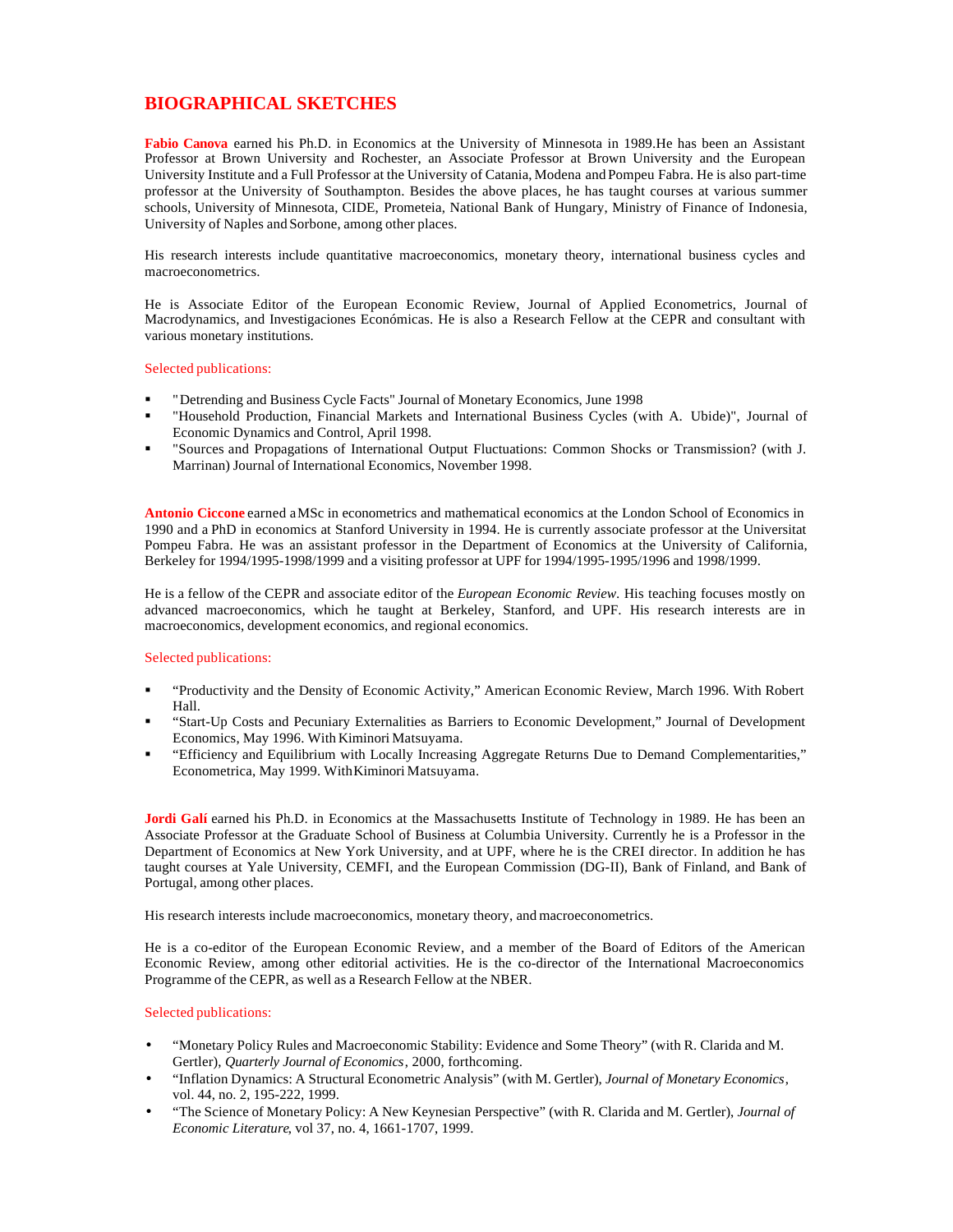**Albert Marcet** graduated in Economics at the Universitat Autònoma de Barcelona (1982) and earned his Ph.D. in Economics at the University of Minnesota (1987).

He is Professor of Economics at the Universitat Pompeu Fabra from its beginning. He has also been professor at Carnegie-Mellon University, Pittsburgh (1986-1992) and visiting professor at the London Business School, CEMFI (Madrid), the Federal Reserve Bank of Minneapolis, Institut d'Anàlisi Econòmica and the Universitat Autònoma of Barcelona.

His main areas of research are: macroeconomics, fiscal policy, solution methods of dynamic models, financial economy and learning models.

#### Selected publications:

- ß "Simulation Analysis of Stochastic Dynamic Models: Applications to Theory and Estimation'', 1994, in *Advances in Econometrics*, Sixth World Congress of the Econometric Society, ed. C.A. Sims. Cambridge University Press.
- ß "Accuracy in Simulations'' (joint with W. den Haan) *Review of Economic Studies*, January 1994.
- ß "Equilibrium Asset Prices and Savings in a Model with Heterogeneous Agents, Incomplete Markets and Liquidity Constraints'', (joint with K. Singleton), June 1999, *Macroeconomic Dynamics.*

**Gilles Saint-Paul** earned his Ph.D. in Economics at the Massachusetts Institute of Technology in 1990. He has been a researcher at CERAS and DELTA (Paris) and a fellow of the CEPR since 1991. He has taught courses at MIT, CEMFI, Université Libre de Bruxelles, Université de Toulouse, UCLA, and the European Commission, among other places. Currently he is a Professor at UPF.

His research interests include macroeconomics, labor economics, public finance and political economy.

He is a member of the Council of the European Economic Association, and a member of the Editorial Board of Labour Economics and Macroeconomic Dynamics

#### Selected publications:

- ß "The rise and persistence of rigidities," *American Economic Review*, 1997.
- ß "Are the unemployed unemployable?," *European Economic Review*, 1996
- ß "Fiscal policy in an endogenous growth model", *Quarterly Journal of Economics*, 1992, 1243-1260.

**Xavier Sala-i-Martin** earned his Ph.D. in Economics at Harvard in 1990. Currently he is Professor in the Department of Economics at Columbia University, and a Visiting Professor at UPF. He has been an associate Professor at the Department of Economics at Columbia University in New York. He has taught courses at Universitat Pompeu Fabra, Harvard University, New York University, and the International Monetary Fund, among other places.

His research interests include economic growth, macroeconomics, public finance and social security, health and population economics, and monetary economics.

He is a member of the Board of Editors of the Journal of Economic Growth, Macroeconomics Dynamics, and Economics Letters. He is also a Research Fellow at the CEPR and the NBER and a consultant for the World Bank and the International Monetary Fund.

#### Selected publications:

- ß Economic Growth, 2nd print MIT Press, Cambridge, MA. 1998 (1st print, McGraw Hill, 1995). With Robert Barro .
- ß "The Adoption Costs of Financial technologies: Implications for Monetary Theory," Journal of Political Economy, forthcoming 2000. With Casey Mulligan
- ß "Health Investment Complementarities under Competing Risks," American Economic Review¸ December 1999. With Will Dow and Tom Philipson.